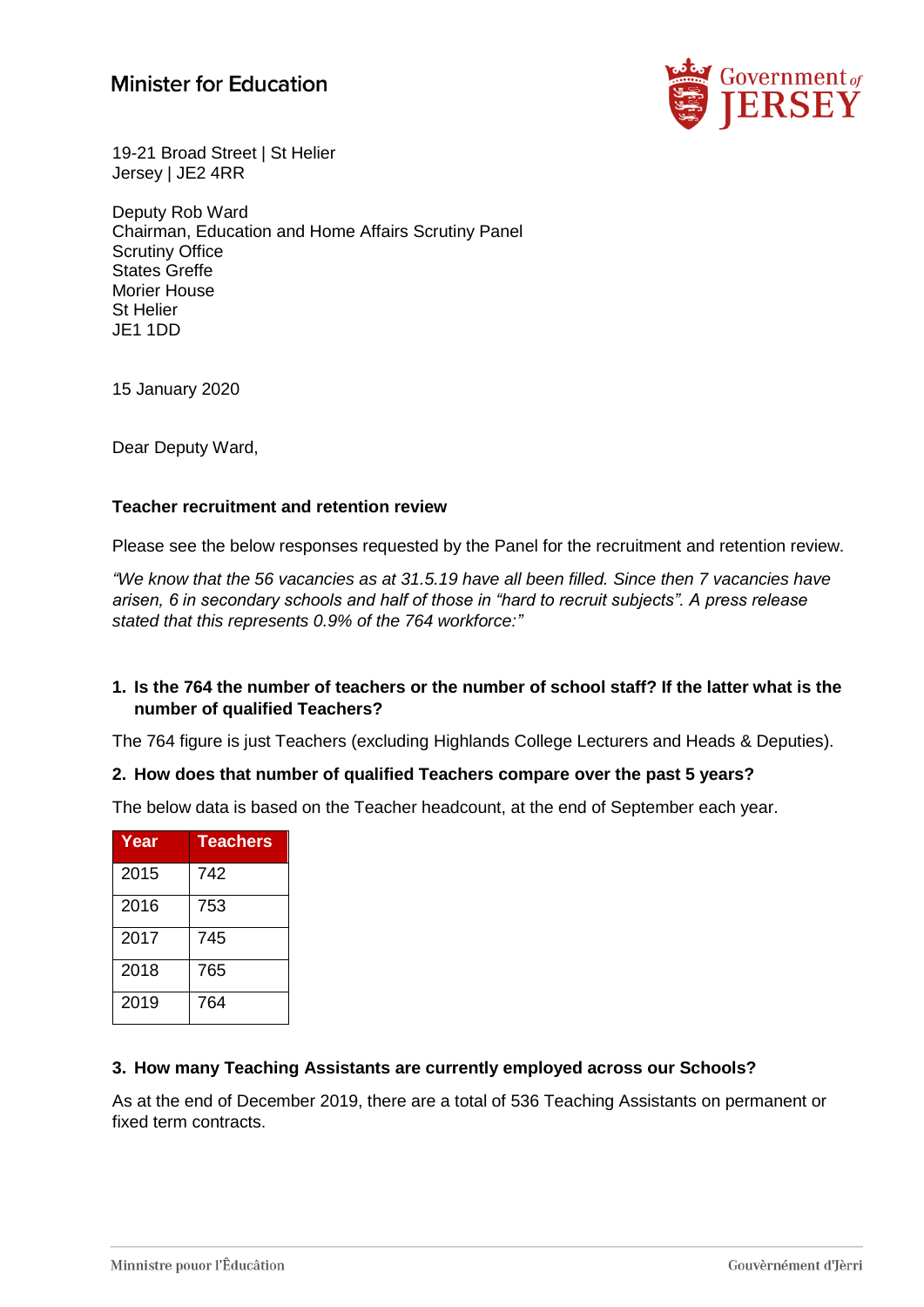# **4. Which subjects are being defined as "hard to recruit subjects"?**

Recruitment to 'hard to recruit subjects' generally refers to the secondary school sector, as our primary school teachers, whilst having specialisms, teach all subjects of the Jersey Curriculum for 5-11 year olds. The pattern of need is not consistent across school-type. Schools offering A levels in subjects report finding it less difficult to recruit to certain subjects than other schools. This noted, securing specialist teachers in mathematics has proved a challenge across all Jersey schools, in both the primary and secondary sectors. Individual schools are also reporting difficulty in recruiting to the Sciences (in particular Physics and Chemistry) and most recently in geography and business studies.

**5. The Minister for Education has advised there are 35 fixed term contracts of which 13 have been extended. Please provide a breakdown of the Teachers on fixed term contracts, the schools they are teaching at and what specific areas they are teaching.**

| <b>School</b>       | <b>Total</b>   | <b>Specific Areas</b>                                                                 |  |
|---------------------|----------------|---------------------------------------------------------------------------------------|--|
| <b>Bel Royal</b>    | 2              | <b>Classroom Teacher</b>                                                              |  |
| d'Auvergne          |                | <b>Classroom Teacher</b>                                                              |  |
| Grainville          | 2              | 1 PE, music and Horizon, 1 Technology                                                 |  |
| <b>Grands Vaux</b>  |                | Jersey Premium projects                                                               |  |
| Hautlieu            |                | Foreign language assistant                                                            |  |
| La Moye             | 3              | 1 Music, 1 classroom teacher, 1 Leadership PPA cover                                  |  |
| Le Rocquier         | 3              | 1 Foreign language assistant, 1 PE, Dance, Humanities and<br>PSHE, Physical Education |  |
| <b>Mont Nicolle</b> | 1              | <b>Classroom Teacher</b>                                                              |  |
| Mont-à-l'Abbé       | 4              | 1 unqualified teacher, 1 newly qualified teacher, 2 Classroom<br>Teachers             |  |
| <b>Plat Douet</b>   | $\overline{2}$ | <b>Classroom Teacher</b>                                                              |  |
| Rouge Bouillon      | 3              | <b>Classroom Teacher</b>                                                              |  |
| Springfield         |                | <b>Classroom Teacher</b>                                                              |  |
| <b>St Clement</b>   |                | <b>Classroom Teacher</b>                                                              |  |
| St John             | $\overline{2}$ | <b>Classroom Teacher</b>                                                              |  |
| St Luke             |                | <b>Classroom Teacher</b>                                                              |  |
| <b>St Saviour</b>   |                | <b>Classroom Teacher</b>                                                              |  |
| <b>St Martin</b>    |                | Classroom and pupil premium                                                           |  |
| Trinity             |                | <b>Classroom Teacher</b>                                                              |  |
| Victoria College    | 4              | 2 drama, 1 chemistry, 1 maths                                                         |  |

### **6. Are any of the fixed term contract positions being actively recruited as permanent posts and, if so, how many and in what subjects?**

The fixed term contracts in the above table were primarily to cover internal secondments, career breaks, sickness absence, maternity leave. Others were funded through Jersey Premium and in some cases the fixed term contracts allow for unqualified Teachers to gain their NQT status.

The role at La Moye teaching Music will be advertised and the Teacher at le Rocquier who teaches PE, Dance and Humanities will be made permanent.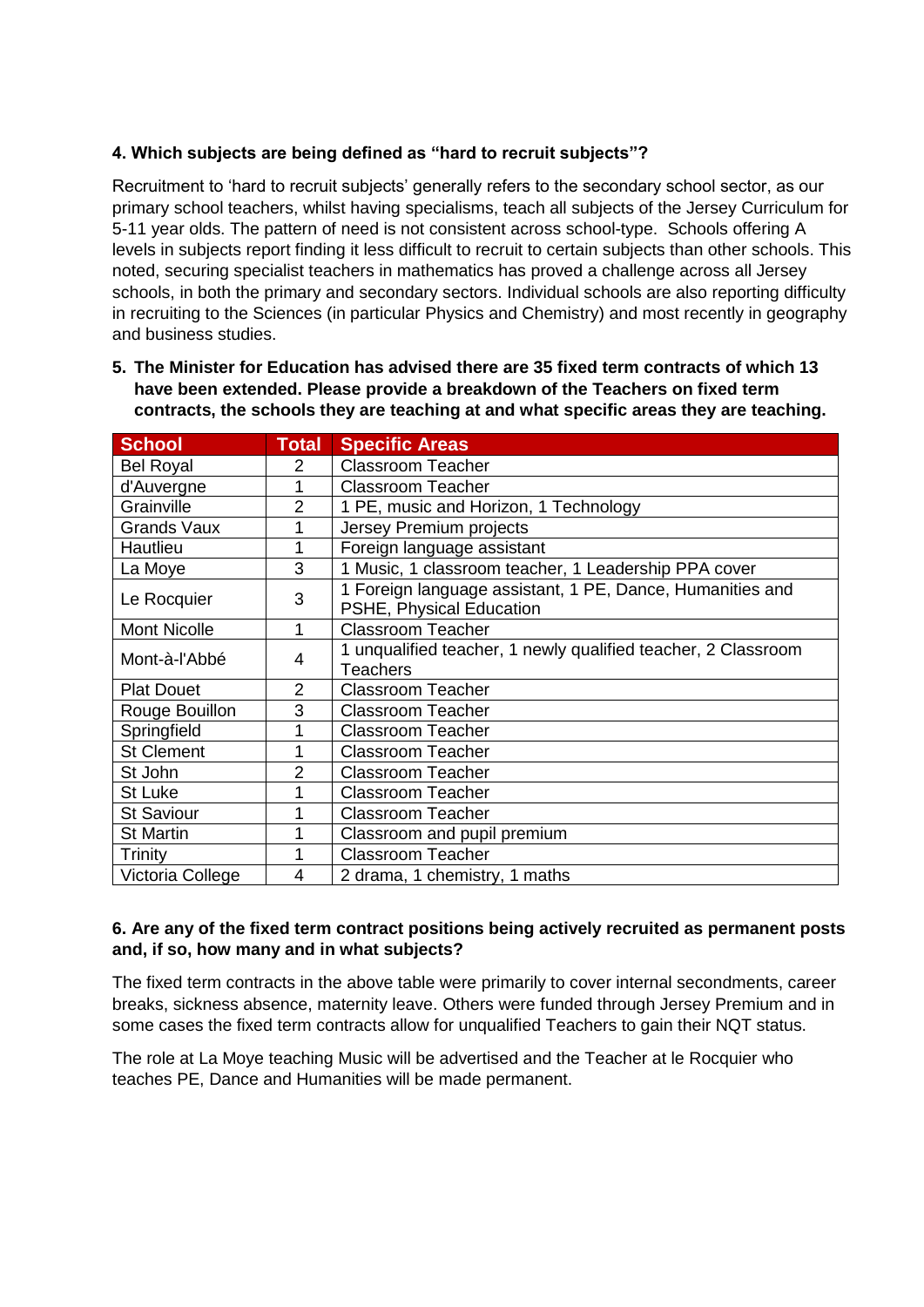**7. Of the 56 vacancies filled since 31 May 2019, how many were for specific areas e.g. Science, Dance, Maths etc, and what are the numbers for each such specific area?** 

| <b>Specific Area</b>           | <b>Number</b> |
|--------------------------------|---------------|
| Design and Technology          | 2             |
| <b>Physical Education</b>      |               |
| English                        |               |
| <b>Head of Performing Arts</b> |               |
| <b>Mathematics</b>             | 2             |
| Science                        |               |
| Modern Foreign Language        |               |
| History                        |               |

**8. How many of the 56 vacancies filled were exact matches for specific areas – e.g. Science, Dance, Maths etc** 

28

**9. Of those 56 vacancies, what was the average size of the field of recruitment – i.e. how many applicants were there per post?** 

### **10. Of those applicants how many were short-listed and interviewed for each of the 56 vacancies?**

The information required to answer questions 9 and 10 comes from 3 separate systems and without a consistent unique identifier it has not been possible to accurately identify the 56 vacancies alongside the recruitment information specific to them.

### **11. How does the average size of the field of recruitment compare with that for vacancies over the past 5 years. Please provide any available data.**

In the last 5 years, the average number of applicants is 730 a year for Teaching roles.

| Year  | <b>Applicants</b> | <b>Roles</b> | <b>Average Applicants</b><br><b>Per Role</b> |
|-------|-------------------|--------------|----------------------------------------------|
| 2015  | 452               | 107          |                                              |
| 2016  | 584               | 130          |                                              |
| 2017  | 883               | 139          | 6                                            |
| 2018  | 956               | 148          | 6                                            |
| 2019  | 773               | 110          |                                              |
| Total | 3,648             | 634          | 6                                            |

# **12. Of the 56 vacancies, how many Teachers participated in exit interviews?**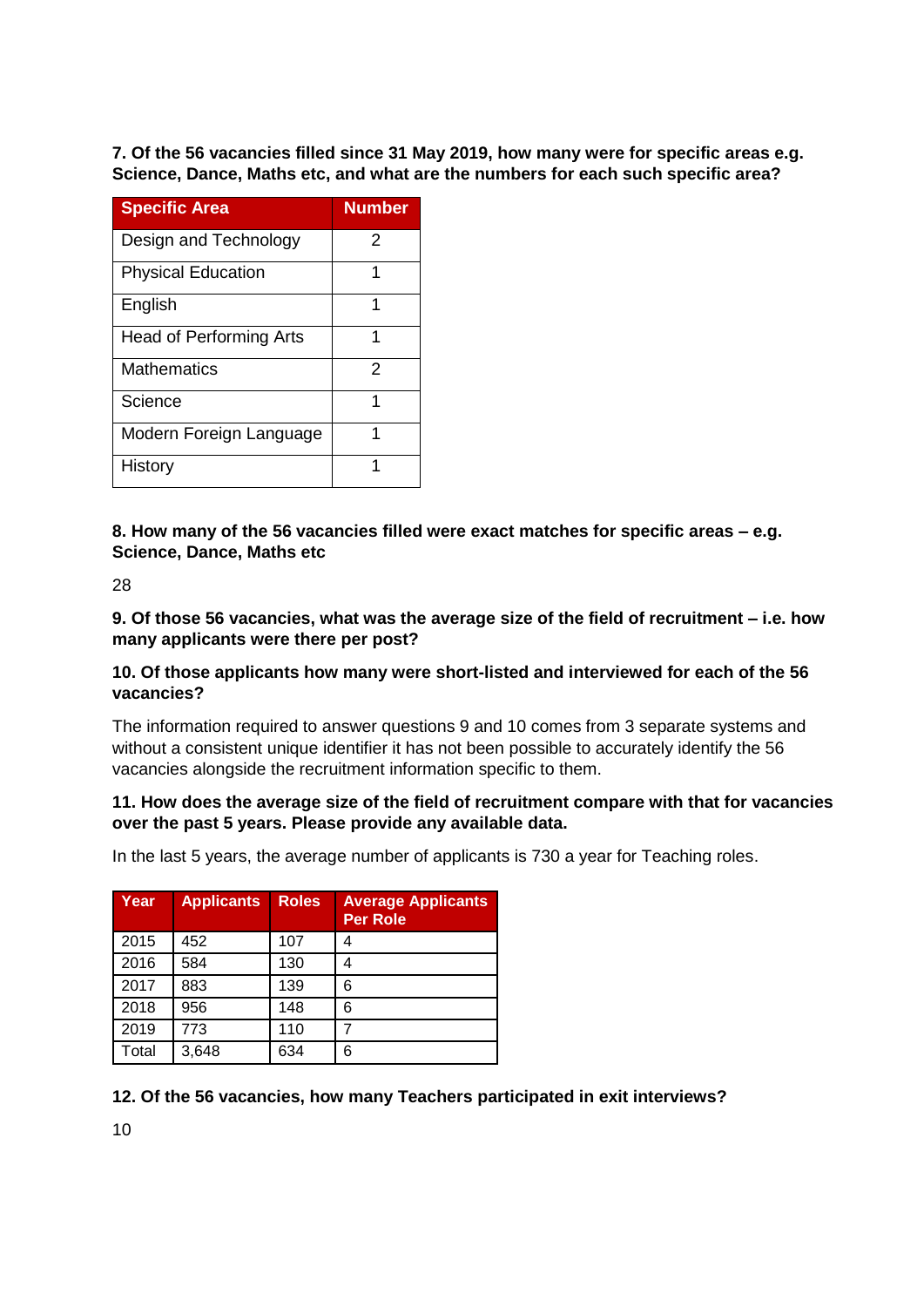# **13. Can we see redacted records of those interviews or a breakdown of any themes arising from the interviews?**

It is not possible to share redacted records of exit interviews as these are personal data of the leaving employee, strictly confidential and even redacted records could risk identification of individuals.

The reasons for exit are listed below and a manual review has been carried out and no themes are apparent.

### **14. How many Teachers have left the profession in the last 5 years across all of the Islands Schools and Colleges?**

The below information only confirms the number of Teacher's who have left Government of Jersey Schools, it does not identify whether they have left the profession or not. Some Teachers may have continued their careers in non-Government of Jersey schools or overseas.

| Year | <b>Teachers</b> |
|------|-----------------|
| 2015 | 66              |
| 2016 | 72              |
| 2017 | 80              |
| 2018 | 75              |
| 2019 | 42              |

# **15. How many of those participated in exit interviews?**

It is not been possible to provide data for 5 years as this information is not held centrally.

# **16. Are records of those exit interviews available?**

It is not possible to share redacted records of exit interviews as these are personal data of the leaving employee, strictly confidential and even redacted records could risk identification of individuals.

# **17. How many Teachers are due to retire in the next 5 years?**

Using the HR data at the end of December 2019, and using the ages based on the J.T.S.F (Jersey Teachers Superannuation Fund (Joined Before 01/01/2007, normal retirement age 60, otherwise normal retirement age is 65) there are 52 Teachers who are due to retire in the next 5 years (2020 – 2024).

#### **18. What recruitment initiatives are being undertaken?**

We are exploring new ways of recruitment other than the TES – through social media and / or a dedicated website etc. This work is in its infancy.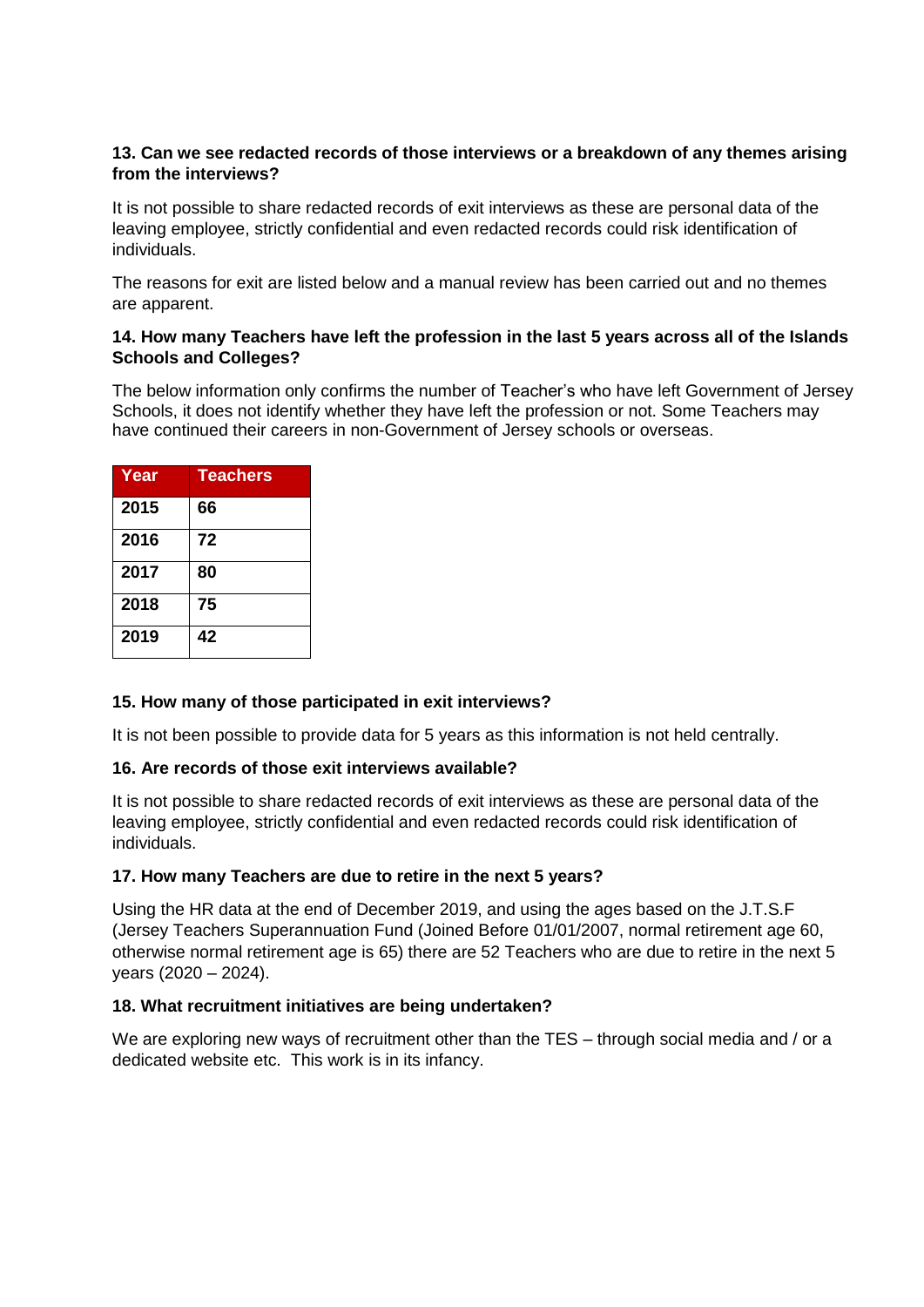### **19. How many teachers have been recruited through the Jersey Teacher Training Programme and which subjects are they teaching in if secondary teachers?**

The Jersey Graduate Teacher Training Programme (JGTTP) has been running since 2005. It was designed to train local people with relevant degrees in shortage/high demand subjects in our secondary schools and since its inception more than 100 teachers have completed the course.

Records from 2011 onward show that out of the 57 who completed the programme, 50 (88 per cent) are still teaching in Jersey; this is a very high retention rate. Until the current academic year, 2019-2020, all bar one JGTTP trainee has worked in our local secondary schools. The one exception is a cross-phase teacher of SEN at Mont à l'Abbé School.

Responding to growing requests to train primary teachers, the current cohort is a mixed group across all school types.

The current JGTTP graduates working in our schools qualified with the following subject specialist areas between 2010 and 2018:

Art, Business, Chemistry, Computing, Dance and Drama, Design Technology, English, Geography, Health and Social Care, History, Mathematics, Modern Foreign Languages, Music, Physics, Psychology, Religious Education, Science and Special Needs.

### **20. What are the numbers of Teachers currently in post in each of the following age brackets:**

| <b>Age Bracket</b> | <b>Teachers</b> |
|--------------------|-----------------|
| $18 - 31$          | 177             |
| $32 - 40$          | 213             |
| $41 - 50$          | 242             |
| $51 - 65$          | 135             |

#### **21. Of the 56 Teachers who resigned, how many were in each of these age brackets?**

Below is based on their age as at 31/05/2019

| <b>Age Bracket</b> | <b>Teachers</b> |
|--------------------|-----------------|
| $18 - 31$          | 26              |
| $32 - 40$          | 13              |
| $41 - 50$          | g               |
| $51 - 65$          | q               |